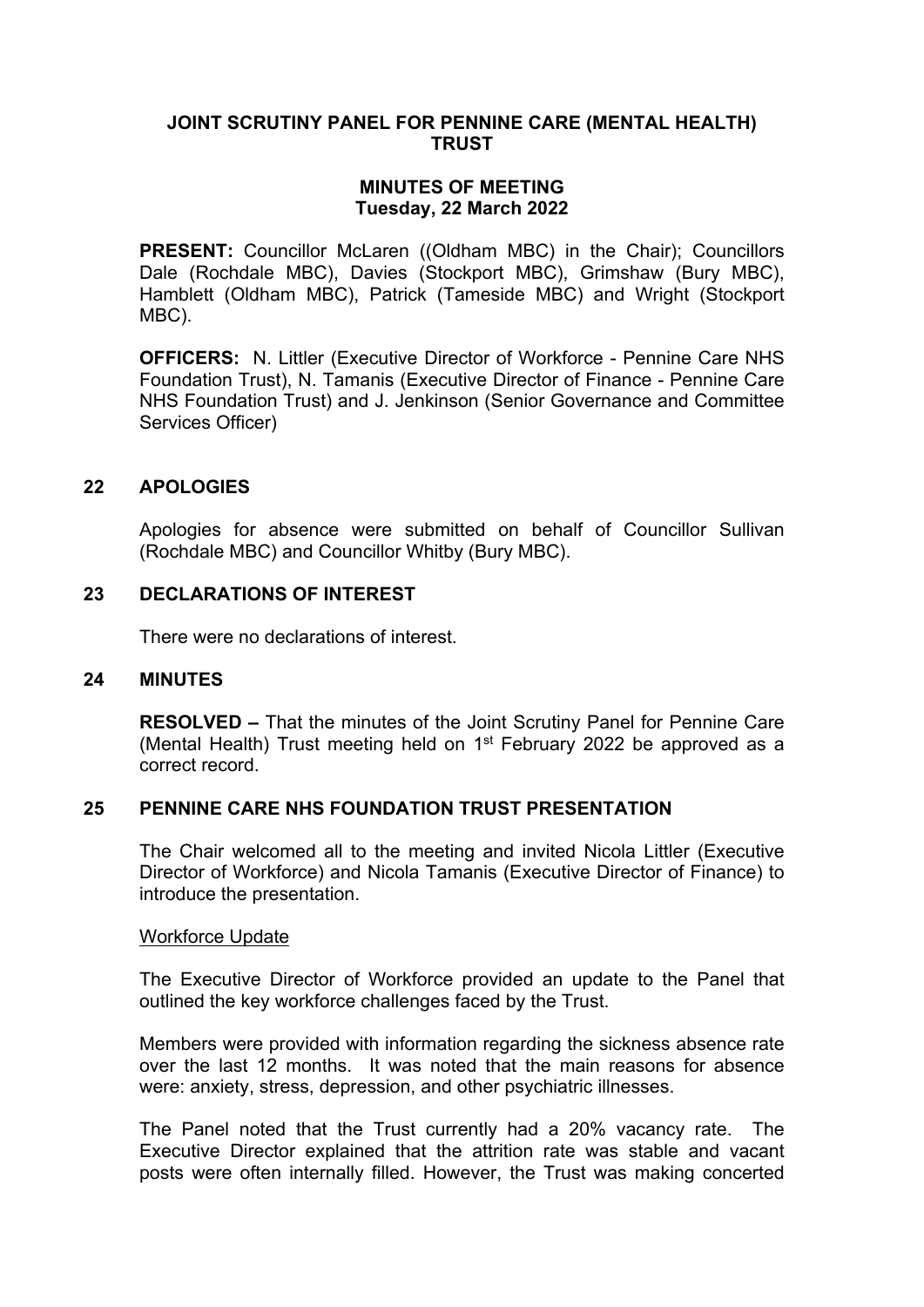efforts to recruit external candidates into vacant posts. It was reported that the main reason for the use of bank and agency staff was to cover for establishment vacancies. It was explained that during the peak of the pandemic the Trust had struggled to fill vacant posts due to illness and this had challenged the Trust's day-to-day business continuity.

The Executive Director of Workforce reported that to address workforce challenges the Trust had put in place recruitment campaigns, new roles/trainee programmes and retention initiatives. Health and social care career opportunities were promoted across schools, colleges, communities and joint recruitment events.

In collaboration with other sector partners, the Trust was committed to reducing barriers to employment often faced by those with experience of homelessness, looked after children, former military service employees, and people with learning disabilities and autism. In addition, cross sector working and volunteering opportunities were promoted.

The Chair then invited comments and questions from Panel Members.

During the course of the discussion the following points were raised:

- Members noted that a high vacancy rate created additional pressures on existing staff and could result in higher sickness levels. The Executive Director explained that recruitment to the sector was a national challenge and the Trust recognised the importance of staff retention.
- With regard to sickness absence, it was reported that the Trust's levels were comparable to peer organisations within Greater Manchester and those nationally. Bank and agency staff tended to be used to fill front line rather than back office staff vacancies. However, it was explained that during the pandemic sickness rates in back office and front line staff were similar.
- In relation to training opportunities, the Executive Director listed a range of apprenticeships (trainee nursing associates/ top-up degree nurse apprenticeships) and training roles (trainee: healthcare support worker, assistant psychological practitioners and mental health wellbeing practitioners) that had been developed to encourage staff recruitment and retention.
- It was explained that the healthcare support role would be the first cohort of trainees to undertake the programme and therefore attrition rates and appropriate wraparound support for students would be monitored and assessed.
- The Executive Director explained that further work would be undertaken with schools and colleges to promote careers in the healthcare sector.
- In relation to pay within the sector, it was noted that NHS grading appeared complicated and opaque to those not familiar with the tier system. It was suggested that the Trust displayed pay grading in a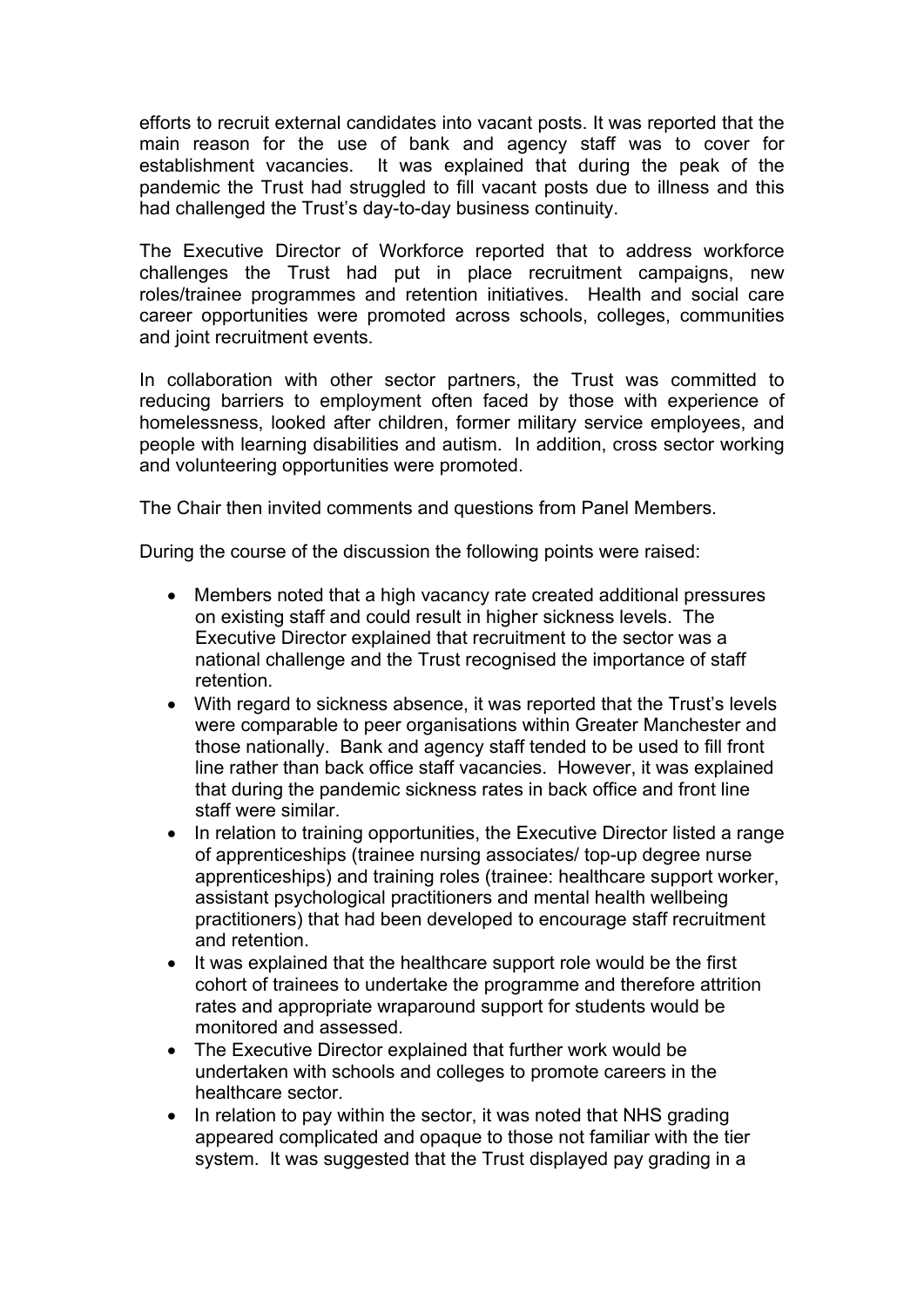straightforward format on its website to ensure remuneration was clear to prospective candidates.

• It was noted that some universities students were offered casual social worker/carer placements during holiday periods which provided work experience and meant students established relationships with potential employers whilst they studied for a degree.

## Draft Revenue and Capital Budget Plans 2022/23

Ahead of providing a presentation to the Panel, the Executive Director of Finance reported that the national NHS planning guidance for 2022/23 had been published on the 24th December 2021. At the time of publication, the immediate operational focus for the NHS was on delivering the objectives set out in the letter 'Preparing the NHS for the potential impact of the Omicron variant'. The planning timetable and submission deadline had been extended to the end of April 2022 with draft plans due in mid-March 2022.

The Executive Director therefore explained that she was able to provide an update on the financial planning framework and progress to date, but was not in a position to present the final capital and revenue budgets to the Panel.

It was explained that the Trust was part of an Integrated Care System across Greater Manchester and the capital allocation and a proportion of revenue allocation were determined through negotiation with Greater Manchester partner organisations; and presently these discussions had not yet concluded.

In relation to finance and contracting arrangements 2022/23, it was reported that the settlement assumed that the NHS would deliver significant efficiencies to address the excess costs driven by the pandemic response from the current system envelopes to fair share allocations via a 'convergence' adjustment. It was anticipated that one-year revenue and three-year capital allocations would be issued with increased clarity and certainty over capital allocations.

Following the conclusion of the presentation the Chair invited comments and questions from Panel Members.

During the course of the discussion the following points were raised:

• In relation to the 5% efficiency saving target, it was asked how likely it was that the target would be delivered. In response, it was explained that historically 1% or 2% saving targets had been achieved. It was anticipated that a 3% saving target could be delivered, however, there 'was a long way to go' to reach this target. The Trust recognised that savings programmes could be negatively felt by employees, particularly given the strains of the pandemic, and therefore ongoing engagement with the clinical workforce to monitor the savings programme would be undertaken.